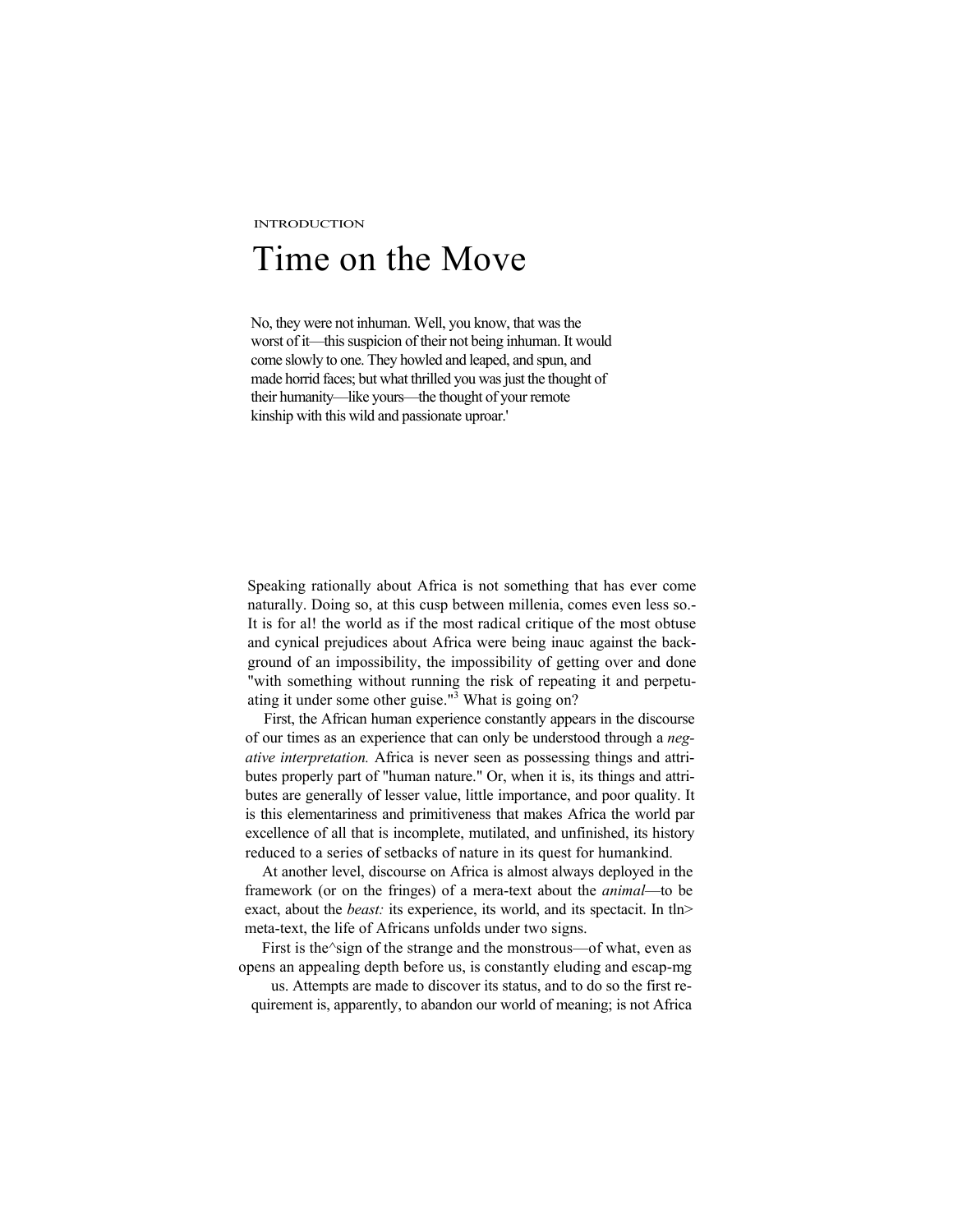Time on the Move Time on the Move

to be understood for what it is, an entity with its peculiar feature that of shared roots with absolute brutality, sexual license, and death?

The other sign, in the discourse of our times, under which African life is interpreted is that of intimacy. It is assumed that, although the African possesses a self-referring structure thatonakes him or her close to "being human," he or she belongs, up to a point, to a world we cannot penetrate. At bottom, he/she is familiar to us. We can give an account of him/ her in the same way we can understand the psychic life of the *beast.* We can even, through a process of domestication and training, bring the African to where he or she can enjoy a fully human life. In this perspective, Africa is essentially, for us, an object of experimentation.

There is no single explanation for such a state of affairs. We should first remind ourselves that, as a general rule, the experience of the Other, or the *problem of the "I" of others and of human beings we perceive as foreign to us, has almost always posed virtually insurmountable difficul*ties to the Western philosophical and political tradition. Whether dealing with Africa or with other non-European worlds, this tradition long denied the existence of any "self" but its own. Each time it came to peoples different in race, language, and culture, the idea that we have, concretely and typically, the same flesh, or that, in Husserl's words, "My flesh already has the meaning of being a flesh typical in general for us all," became problematic.<sup>4</sup> The theoretical and practical recognition of the body and flesh of "the stranger" as flesh and body just like mine, the *idea of a common human nature, a humanity shared with others, long* posed, and still poses, a problem for Western consciousness^

But it is in relation to Africa that the notion of "absolute otherness" has been taken farthest. It is now widely acknowledged that Africa as an idea, a concept, has historically served, and continues to serve, as a polemical argument for the West's desperate desire to assert its difference from the rest of the world.<sup>6</sup> In several respects, Africa still constitutes one of the metaphors through which the West represents the origin of its own norms, develops a self-image, and integrates this image into the set of signifiers asserting what it supposes to be its identity. And Africa, because it was and remains that fissure between what the West is, what it thinks it represents, and what it thinks it signifies, is not simply *part of*  its imnginary significations, it is *one of*'those significations. By imaginary significations, we mean "that something invented" that, paradoxically, becomes necessary because "that something" plays a key role, both in the world the West constitutes for itself and in the West's apologetic concerns and exclusionary and brutal practices towards others.<sup>8</sup>

### THE LONG DOGMATIC SLEEP

Whether in everyday discourse or in ostensibly scholarly narratives, the continent is the very figure of "the strange." It is similar to that inaccessible "Other with a capital O" evoked by Jacques Lacan. In this extremity of the Earth, reason is supposedly permanently at bay, and the unknown has supposedly attained its highest point. Africa, a headless figure threatened with madness and quite innocent of any notion of center, hierarchy, or stability, is portrayed as a vast dark cave where every benchmark and distinction come together in total confusion, and the rifts of a tragic and unhappy human history stand revealed: a mixture of the half-created and the incomplete, strange signs, convulsive movements in short, a bottomless abyss where everything is noise, yawning gap, and primordial chaos.

But since, in principle, nothing Africa says is untranslatable into a human language, this alleged inaccessibility must flow not from the intrinsic difficulty of the undertaking, not from what therein is to be seen and heard, not from what is dissimulated. It flows from there being hardly ever any discourse about Africa for itself. In the very principle of its constitution, in its language, and in its finalities, narrative about Africa is always pretext for a comment about something else, some other place, some other people. More precisely, Africa JS rhe mediation that enables the West to accede to its own subconscious and give a public account of its subjectivity.<sup>9</sup> Thus, there is no need to look for the status of this discourse; essentially, it has to do at best with self-deception, and at worst with perversion.

The harshness of such a diagnosis may surprise. But it must not be forgotten that, almost universally, the simplistic and narrow prejudice persists that African social formations belong to a specific category, that of simple societies or of traditional societies.<sup>10</sup> That such a prejudice has been emptied of all substance by recent criticism seems to make absolutely no difference; the corpse obstinately persists in getting up again every time it is buried and, year in year out, everyday language and much ostensibly scholarly writing remain largely in thrall to this presupposition.<sup>11</sup>

Three major features are seen as characterizing traditional societies. First are what might be called *facticity* and *arbitrariness.* By *facticity* is meant that, in Hegel's words, "the thing *is;* and it *is* merely because it *is . . .* and this simple immediacy constitutes its *truth."<sup>12</sup>* In such case, there is nothing to justify; since things and institutions have always been there, there is no need to seek any other ground for them than the *fact*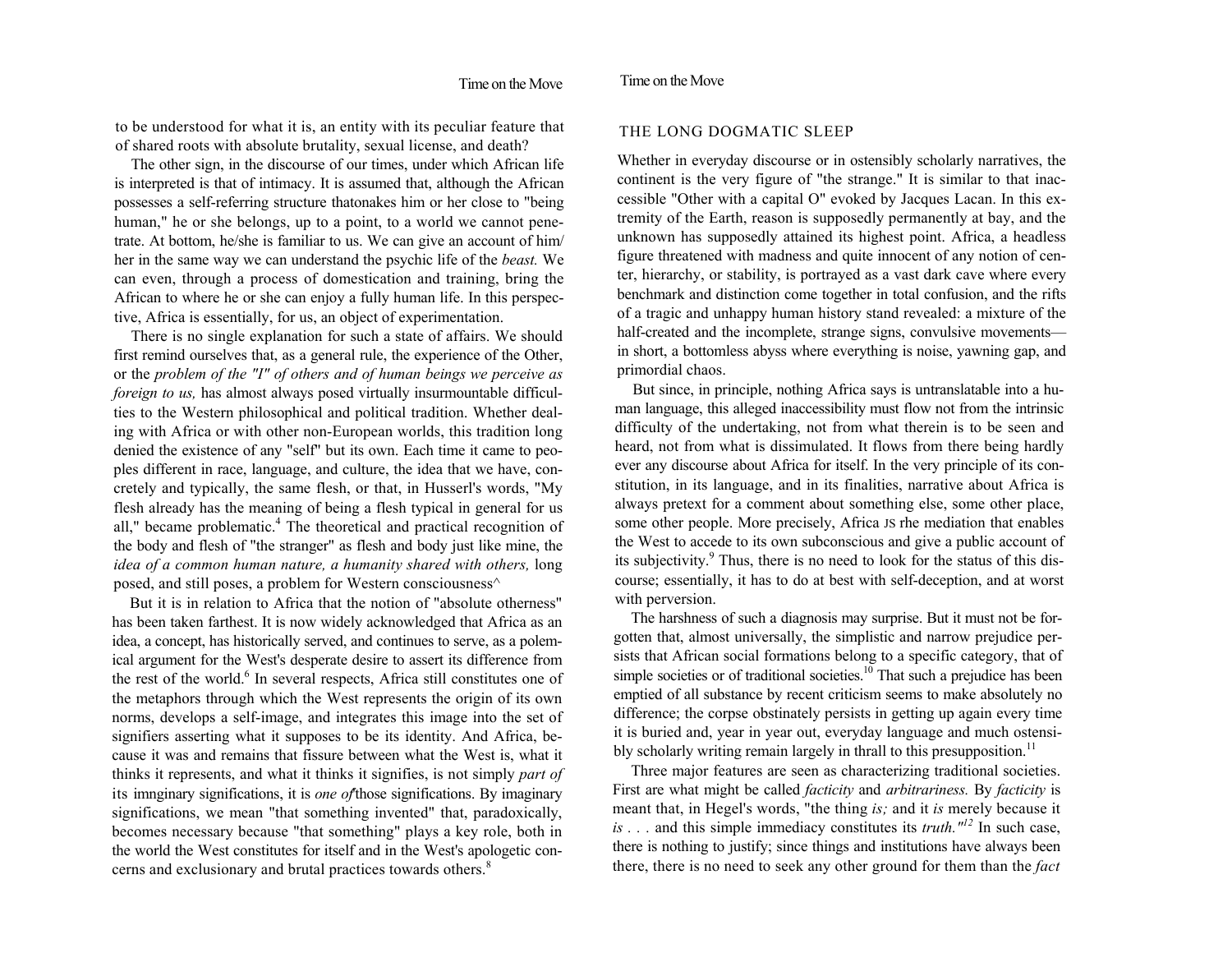*of their being there.* By *arbitrariness* is meant that, in contrast to teason in the West, myth and fable are seen as what, in such societies, denote order and time. Since myth and fable are seen as expressing the very power of the *originaire,* nothing in these societies requires, as noted above, justification, and there is tittle place for open argument; it is enough to invoke the time of origins. Caught in a relation of pure immediacy to the world and to themselves, such societies are incapable of uttering the universal.

Second, in addition to being moved by the blind force of custom, these societies are seen as living under the burden of charms, spells, and prodigies, and resistant to change. Time—"it was always there," "since time immemorial," "we came to meet it"—is supposedly stationary: thus the importance of repetition and cycles, and the alleged central place of witchcraft and divination procedures. The idea of progress is said to disintegrate in such societies; should change occur—rare indeed—it would, as of necessity, follow a disordered trajectory and fortuitous path ending only in undifferentiated chaos. Finally, in these societies the "person" is seen as predominant over the "individual," considered (it is added) "a strictly Western creation." Instead of the individual, there are entities, captives of magical signs, amid an enchanted and mysterious universe in which the power of invocation and evocation replaces the power of production, and in which fantasy and caprice coexist not only with the possibility of disaster but with its reality.

More than any other region, Africa thus stands out as the supreme receptacle of the West's obsession with, and circular discourse about, the facts of "absence," "lack," and "non-being," of identity and difference, of negativeness—in short, of nothingness.13 And, contrary to M. de Certeau's view, the problem is not that Western thought posits the *self*  (self-identity) as *other than the other.<sup>14</sup>* Nor does everything come down to a simple opposition between truth and error, or to a confrontation between reason and that form of unreason called fable or even madness.<sup>15</sup> In fact, here is a principle of language and classificatory systems in which *to differ* from something or somebody is not simply *not to be like* (in the sense of being non-identical or being-other); it is also *not to be at all* (nonbeing). More, it is *being nothing* (nothingness). Flying in the face of likelihood or plausibility, these systems of reading the world attempt to exercise an authority of a particular type, assigning Africa to a special unreality such that the continent becomes the very figure of what is null, abolished, and, in its essence, in opposition to what is: the very expression of that nothing whose "special feature is to be nothing at all.

There, in all its closed glory, is the prior discourse against which any comment by an African about Africa is deployed. There is the language that every comment by an African about Africa must endlessly eradicate, validate, or ignore, often to his/her cost, the ordeal whose erratic fulfillment many Africans have spent their lives trying to prevent. In their objects, language, and results, the fragments of studies brought together in this book endeavor to tease out the far-reaching consequences of the theoretical and practical effects of this violence and this extremism. Starting with the theme of *contemporaneousness,* they seek to give as intelligible an account as possible of some aspects of political imagination and political, social, and cultural reality in Africa today, both for their intrinsic worth and in the perspective of a comparative study of societies. The problem is to do so in a manner that does justice to what J. F. Bayart describes as "the true historicity of African societies"<sup>16</sup>—that is, the foundations of what might be called their "true lawfulness," "true raisons d'etre" and "relation to nothing other than themselves." Such an undertaking poses numerous problems of methodology and of definition. The first has to do with the extraordinary poverty of the political science and economics literature on Africa, and with the crisis of its languages, procedures, and reasonings.<sup>17</sup> The issue is not that nothing has beer, achieved, or that there have not been remarkable advance-<sup>18</sup> And it is not that other disciplines have had fewer shortcomings and weaknesses.19 Concerned with explaining either single and unrepeatable occurrences or symbolic representations, recent historiography, anthropology, and feminist criticism inspired by Foucauldian, neo-Gramscian paradigms or post-structuralism problematize everything in terms of how identities arc "invented," "hybrid," "fluid," and "negotiated." On the pretext of avoiding single-factor explanations of domination, these disciplines have reduced the complex phenomena of the state and power to "discourses" and "representations," forgetting that discourses and representations have materiality. The rediscovery of the subaltern subject and the stress on his/her inventiveness have taken the form of an endless invocation of the notions of "hegemony," "moral economy," "agency," and "resistance." In keeping with an outdated Marxist tradition, most scholars have continued to operate as if the economic and material conditions of existence find an automatic reflection and expression in a subject's consciousness; to^account for the tension between structural determinants rfid individual action, they lapse into the grossest Parsonian functionalism. Thus, on the basis of dichotomies that hardly exist, everything is considered said once it has been shown that the subjects of action, subjected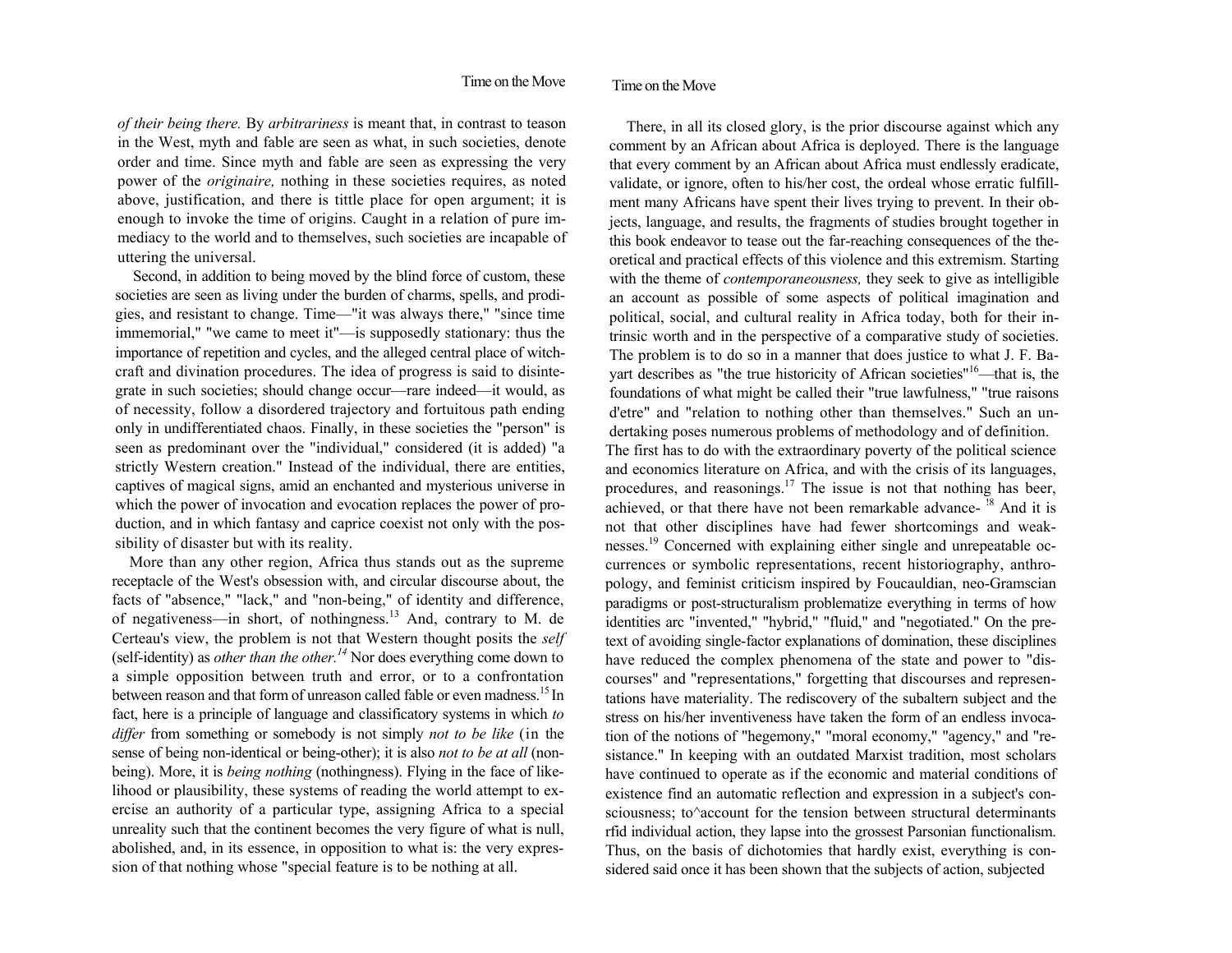# Time on the Move Time on the Move

to power and law—colonized people, women, peasants, workers (in short, the dominated)—have a rich and complex consciousness; that they are capable of challenging their oppression; and that power, far from being total, is endlessly contested, deflated, and reappropriated by its "targets."20 Helped by the collapse of Marxism as an analytical tool and allembracing project, and by the demise of theories of dependency, economic explanations of contemporary social and political phenomena have, with consideration of the draconian character of external constraints, all but disappeared, all struggles have become struggles of representation. Levies, exploitation, corvee, taxes, tribute, and coercion no longer exist. Breaking away from the influence of Weber, everything has become "network," and no one asks any more about the market and capitalism as institutions both contingent and violent.<sup>21</sup> Only rarely is there recourse to the effects of the *tongue duree* to explain the paths taken by different societies and to account for contradictory contemporary phenomena. Finally, there persists the false dichotomy between the objectivity of structures and the subjectivity of representations—a distinction allowing all that is cultural and symbolic to be put on one side, all that is economic and material to be put on the other. Rejection of philosophical perspective is such that any basic thinking about African societies and their history is deprived of all legitimacy. An instrumentalist paradigm now rules, too reductionist to thn~»w inr\*\*i1<nHl<» l'«\*ht on fundamental problems touching on the nature of social reality in Africa.

The concepts developed in this volume start from two observations. The first postulates that what passes for social reality in sub-Saharan Africa is made up of a number of socially produced and objectified practices. These practices are not simply matters of discourse and language, although of course the existential experience of the world is, here as elsewhere, symbolically structured by language; the constitution of the African self as a reflexive subject also involves doing, seeing, hearing, tasting, feeling, and touching. In the eyes of all involved in the production of that self and subject, these practices constitute what might be called *meaningful human expressions.* Thus, the African subject is like any other human being: he or she engages in *meaningful acts.* (It is selfevident that these meaningful human expressions do not necessarily make sense for everyone in the same way.) The second observation is that the African subject does not exist apart from the acts that produce social reality, or apart from the process by which those practices are, so to speak, *imbued with meaning.*

Subsequent chapters proceed in two directions at once. On the one

hand, they endeavor to study some *sites* and *moments* of "imbuing with meaning," while showing how, in postcolonial Africa, this process is inseparable from a subjective individuation. On the other hand, they attempt, through examples drawn from history and everyday life, to grasp the ways this subjectivity is constituted.

Returning to the literature of political science and development economics, it becomes clear these disciplines have undermined the very possibility of understanding African economic and political facts. In spite of the countless critiques made of theories of social evolutionism and ideologies of development and modernization, the academic output in these disciplines continues, almost entirely, in total thrall to these two teleologies.<sup>22</sup> This thralldom has had implications for understanding the purposes of these disciplines in Africa, for the conception of their object, and for the choice of their methods. Mired in the demands of what is immediately useful, enclosed in the narrow horizon of "good governance" and the neo-liberal catechism about the market economy, torn by the current fads for "civil society," "conflict resolution," and alleged "transitions to democracy," the discussion, as habitually engaged, is primarily concerned, not with comprehending the political in . Africa or with producing knowledge in general, but with social engineering. As a general rule, what is stated is dogmatically programmatic; interpretations are siimn«t always cavaUei, and what passes for argument is almost always reductionist. The criteria that African agents accept as valid, the reasons they exchange within their own instituted rationalities, are, to many, of no value. What African agents accept as *reasons for acting,* what their claim to *act in the light of reason* implies fas a general claim to be right, *avoir raison),* what makes their action intelligible to themselves: all this is of virtually no account in the eyes of analysts. Since the models are seen as self-sufficient, history does not exist. Nor does anthropology. It is enough to postulate, somehow, in a form totally timeless, the necessity of "freeing" the economy from the shackles of the state, and of a reform of institutions from above, for this economy, these institutions, to function on the basis of norms decreed universal and desirable.<sup>23</sup>

It should be noted, as far as fieldwork is concerned, that there is less and less. Knowledge of local languages, vital to any theoretical and philosophical understanding, is deemed unnecessary. To judge from recent academic outpirr, sub-Saharan Africa, wrapped in a cloak of impenetra-Mlity, has become the black hole of reason, the pit where its powerlessness rests unveiled. Instead of patient, careful, in-depth research, there are off-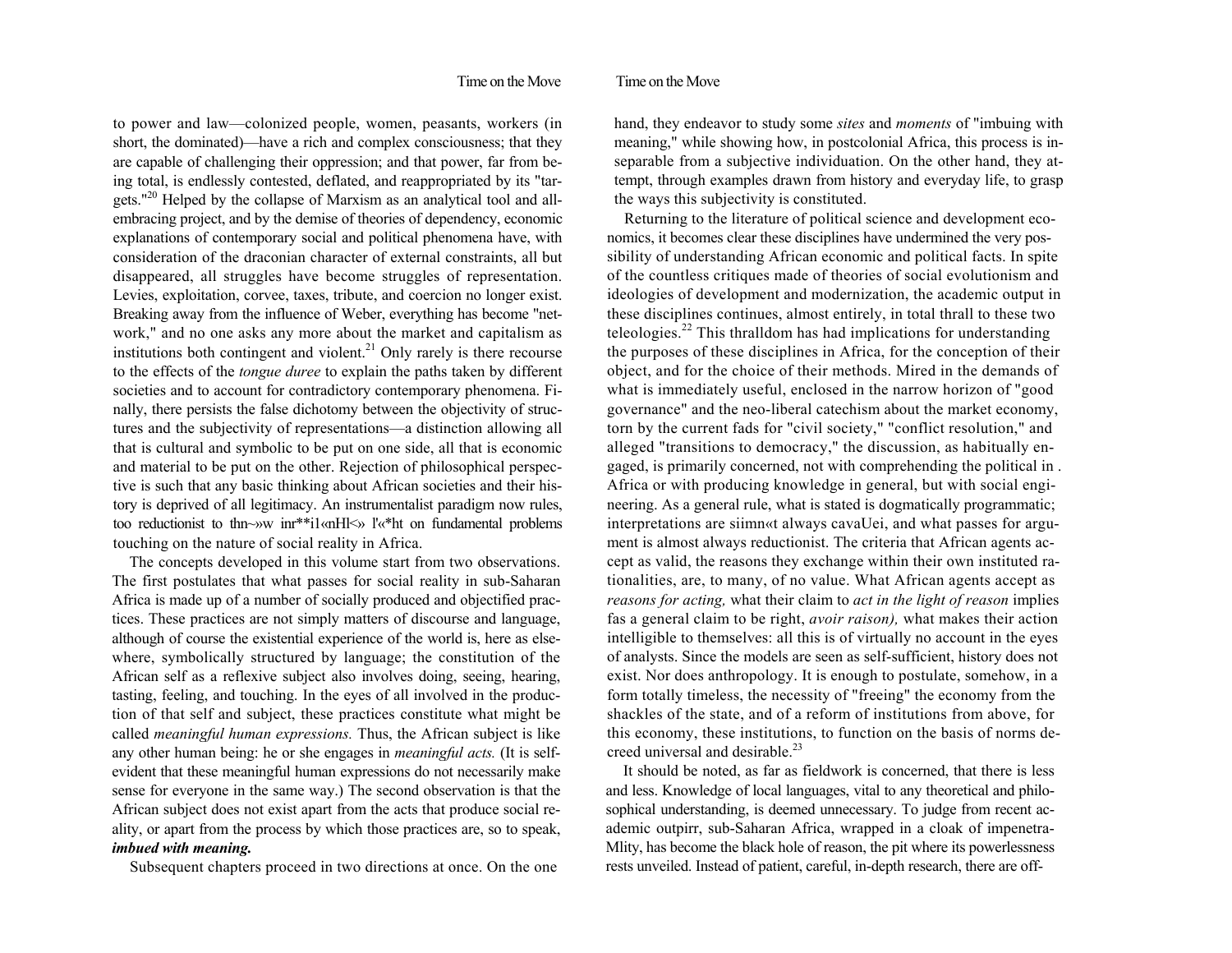the-cuff representations possessed and accumulated without anyone's knowing how, notions that everyone uses but of origin quite unknown in Kant's well-known formulation, "groundless assertions, against which others equally specious can always be set."<sup>24</sup> One consequence of this blindness is that African politics and economics have been condemned to appear in social theory only as the sign of a lack, while the discourse of political science and development economics has become that of a quest for the causes of that lack. On the basis of a grotesque dramatization, what political imagination is in Africa is held incomprehensible, pathological, and abnormal. War is seen as all-pervasive. The continent, a great, soft, fantastic body, is seen as powerless, engaged in rampant selfdestruction. Human action there is seen as stupid and mad, always proceeding from anything but rational calculation.

Not that there is no distress. Terrible movements, laws that underpin and organize tragedy and genocide, gods that present themselves in the guise of death and destitution, monsters lying in wait, corpses coming and going on the tide, infernal powers, threats of all sorts, abandonments, events without response, monstrous couplings, blind waves, impossible paths, terrible forces that every day tear human beings, animals, plants, and things from their sphere of life and condemn them to death: all these are present. But what is missing, far from the dead ends, random observations, and false dilemmas (Afrocentrism vs. Africanism), is any sign of radical questioning. For what Africa as a concept calls fundamentally into question is the manner in which social theory has hitherto reflected on the problem (observable also elsewhere) of the collapse of worlds, their fluctuations and tremblings, their about-turns and disguises, their silences and murmurings. Social theory has failed also to account for *time as lived,*  not synchronically or diachronically, but in its multiplicity and simultaneities, its presence and absences, beyond the lazy categories of permanence and change beloved of so many historians.

What a certain rationality, claiming to be universal but in reality mired in the contingent and the particular, has never understood is that all human societies participate in a *complex* order, rich in unexpected turns, meanders, and changes of course, without this implying their necessary abolition in an absence of center. The torment of nonfulfillment and incompleteness, the labyrinthine entanglement, are in no way specifically African features. Fluctuations and indeterminacy do not necessarily amount to lack of order. Every representation of an unstable world cannot automatically be subsumed under the heading "chaos." But, reduced to impatience and ignorance, carried away by verbal delirium, slogans,

and linguistic inadequacy—with some analysts, only reading French, others only English, and few speaking local languages—the literature lapses into repetition and plagiarism; dogmatic assertions, cavalier interpretations, and shallow rehashes become the order of the day. Ethnographic description, distinguishing between causes and effects, asking the subjective meaning of actions, determining the genesis of practices and their interconnections: all this is abandoned for instant judgment, often factually wrong, always encumbered with off-the-cuff representations. The standard prescriptive discourse of economism is becoming combined with the exhortation and social prophetisin of a certain sort of political activism. The upshot is that while we now feel we know nearly everything that African states, societies, and economies *are not,* we still know absolutely nothing about *what they actually are.*

The discussions in this volume stand apart from such crass judgment and the negative thinking leading to such judgment. It is not that, in absolute terms, it is impossible to imagine rigorously conceiving the negative or founding a specific body of knowledge that would be the knowledge of non-being, of nothingness *{the ecceity of non-being)*—but because it is not true, as either starting point or conclusion, that Africa is an incomparable monster, a silent shadow and mute place of darkness, amounting to no mGre thsn o laoice.

# BETWEEN GENERALITY AND SINGULARITY

The central assumption that guides what follows is that the peculiar "historicity" of African societies, their own raisons d'etre and their relation to solely themselves, are rooted in a multiplicity of times, trajectories, and rationalities that, although particular and sometimes local, cannot be conceptualized outside a world that is, so to speak, globalized.<sup>25</sup> From a narrow methodological standpoint, this means that, from the fifteenth century, there is no longer a "distinctive historicity" of these societies, one not embedded in times and rhythms heavily conditioned by European domination. Therefore, dealing with African societies' "historicity" requires more than simply giving *an* account of what occurs on the continent itself at the interface between the working of internal forces and the working of international actors.<sup>26</sup> It also presupposes a critical delving into Western history and the theories that claim to interpret it.

An extraordinary difficulty at once begins to loom. Social theory has <sup>a</sup>'lways sought to legitimize itself by stressing its capacity to construct universal grammars. On the basis of this claim, it has produced forms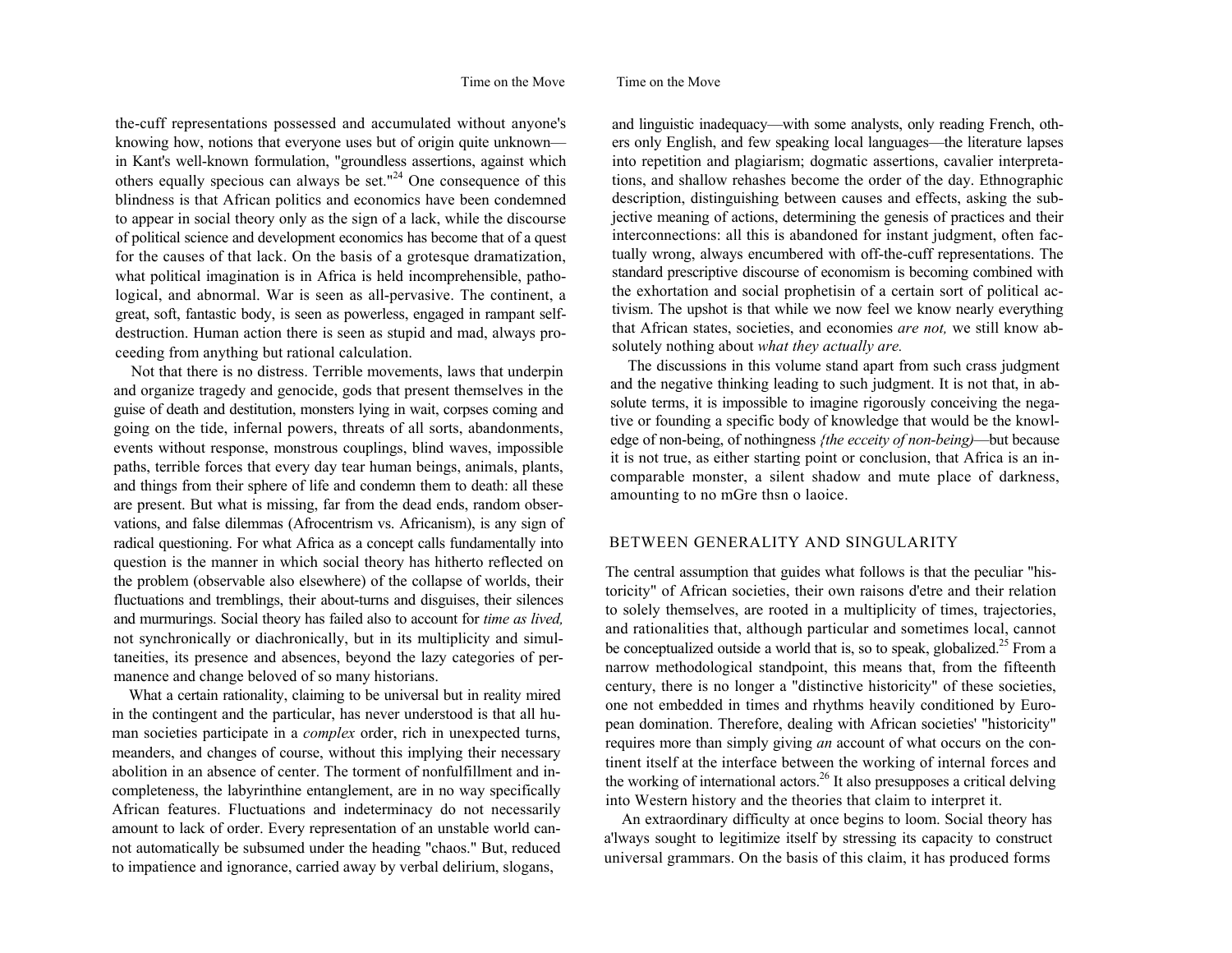of knowledge that privilege a number of categories dividing up #ie real world, defining the objects of enquiry, establishing relations of similarity and equivalences, and making classifications. It has equipped itself with tools to ask questions, organize descriptions, and formulate hypotheses, $27$  But this same social theory has defined itself, above all, as an accurate perception of so-called modern Europe.<sup>28</sup> When examined, it turns out to rest on a body created, for the most part, at the time of the first industrialization and the birth of modern urban societies; modernity itself as a phenomenon has been primarily understood in the perspective of Western rationalism.<sup>29</sup> In other words, from Max Weber to the deconstructionists, the link between modernity, rationalism, and Westernism was seen as more than merely contingent; it was seen as constitutive of all three, so that it is precisely this interlinking that is the "distinctive feature of the West," distinguishes it from the rest of the world, means that its developments have not happened anywhere  $else.^30$  This uniqueness would cover, for example, the secularization of culture, the release from the thrall of nature, the end of miracles, the elimination of finalism from religions, and the shattering of primary bonds and loyalties and ancient customs and beliefs—an assertion of which the validity might, if one so wanted, be profoundly questioned.

Continuing the habitual argument, modernity is also seen as characterized by the liberation of the sentient subject and his/her  $\gamma$ overe:g;ntv from the unifying power of religion and the authority of faith and tradition. The triumph of the principle of free will (in the sense of the right to criticize and the right to accept as valid only what appears justified), as well as the individual's acquired capacity to self-refer, to block any attempt at absolutism, and to achieve self-realization through art, are Sfen as key attributes of modern consciousness. So is differentiation among the various sectors of social life—for example, between state or bureaucracy and the market, or berween public and private life. On key matters, the Hegelian. post-Hegelian, and Weberian traditions, philosophies of action and philosophies of deconstruction derived from Nietzsche or Heidegger, share the representation of the distinction between the West and other historical human forms as, largely, the way the individual in the West has gradually freed **her/himself** from the sway of traditions and attained an autonomous capacity to conceive, in the here and now, the definition of norms and their free formulation by individual, rational wills.<sup>31</sup> These traditions aiso share, to varying degrees, the assumption that, compared to the West, other societies are primitive, simple, or traditional in that, in them, the weight of the past predetermines individual behavior and limits the areas of choice—as it were, a priori. The for mulation of norms in these latter societies has nothing to do with rea soned public deliberation, since the setting of norms by a process of ar-

gument is a specific invention of modern Europe.<br>In this context, when articulated, the critique of modernity is always<br>directed against the positivism seen as emanating from the alienated life<br>and self-dispossession resul son, technicism, and absolute domination by obscene totalitarian forces (Horkheimer and Adorno); against the absolutization of reifying, in strumental, and calculating reason (Heidegger); or in the name of the supposed death of every form of unifying teleological interpretation of the world (Derrida, Foucault, etc.).<sup>32</sup> The dispute thus bears not on the West

ON *TIME* IN THE STATE OF BECOMING<br>What these comments and their tautological character quite clearly<br>show is that, by defining itself both as an accurate portrayal of Western<br>modernity—that is, by starting from convention non-Western objects within its dominant paradigms.<sup>34</sup> There thus arises<br>the purely methodological question of knowing whether it is possible to<br>offer an intelligible reading of the forms of social and political imagination in contemporary Africa solely through conceptual structures and fictional representations used precisely to deny African societies any his torical depth and to define them as radically *other*, as all that the Wesr is not.<br>In the following pages I have sought neither to discover traces of Eu-

ropean modernity in Africa nor to sketch dubious comparisons between<br>historical trajectories. There is no question of going back over the hoary<br>question of what it means to be African in the world. As with the Jews<br>in a re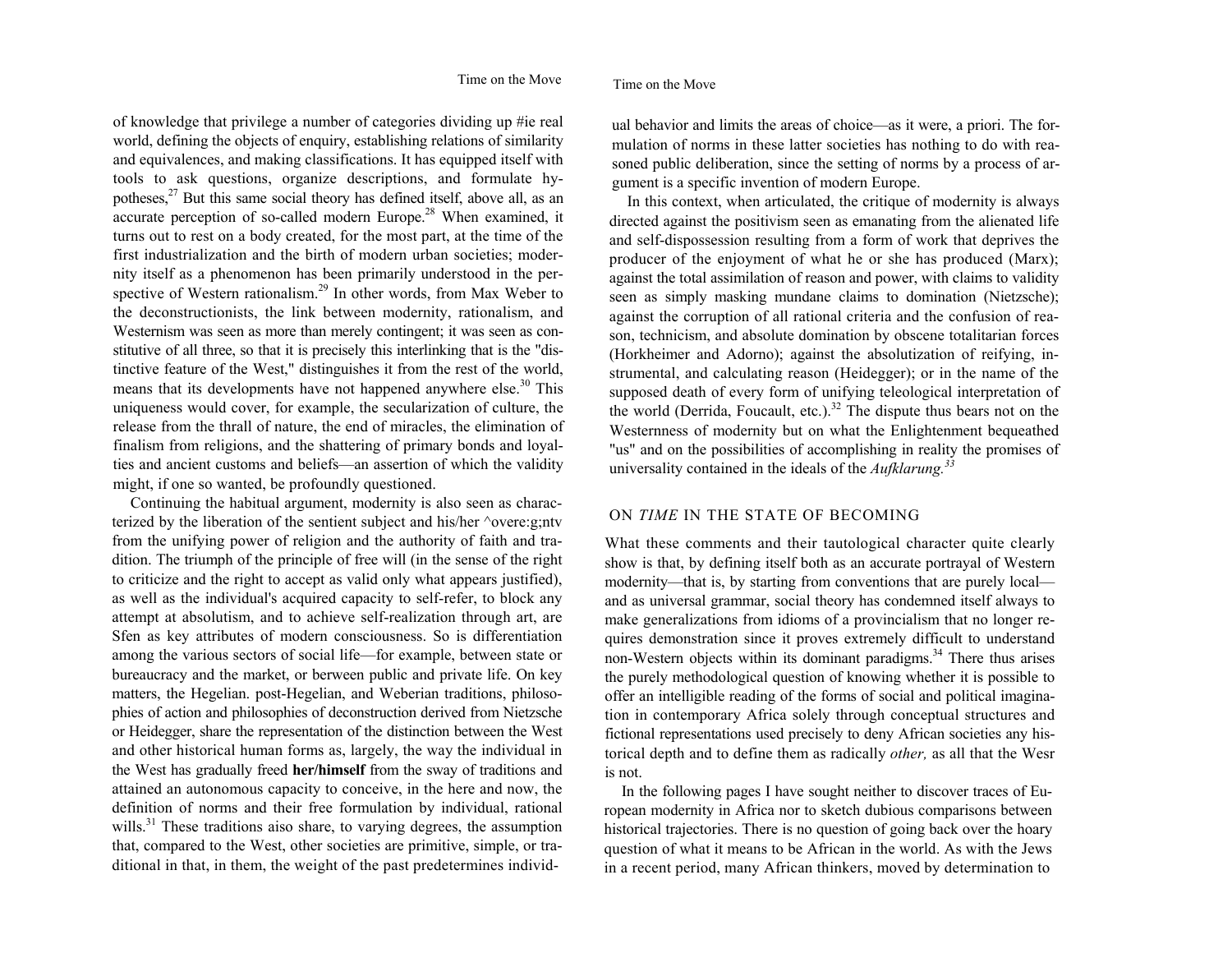rebuild a history of the "black nation," have in effect devoted their work to offering Africans a view of their historical destiny that is dense with meaning.<sup>35</sup> In so doing, they have sought to demonstrate the capacity of Africans to achieve sociability within nations, and to create their own image of their destiny. Such an effort formed part of a general emancipatory project; it rested on the messianic Utopia of a world that would in future, in a complete absence of prejudice, be free of unreason—or so these thinkers believed.

To secure emancipation and recognition, they thought, required the production of an apologetic discourse based on rediscovery of what was supposed to be the essence, the distinctive genius, of the black "race." It also required the actualization of the possibilities of this genius and its power to give itself a form of reason in history, a form it was supposed to harbor; the necessary means of realizing this genius was its fusion in the crucible of the universal. $36$  There can be no doubt that this African struggle for self-understanding was marked, perhaps unknowingly, by a degree of naivete quite peculiar to it. This struggle and naivete had arisen out of adversity, the shadow of ancient—at times poetic, at times terrifying— dreams, of blind alleys, of the distress of existence deprived of power, peace, and rest. Their imagination was working on the memory of an Africa, a vast petrified song, deemed past and misunderstood.<sup>3</sup>' But, as a result of the tension inherent in the twin project of emancipation and assimilation, discussion of the possibility of an African modernity was reduced to an endless interrogation of the possibility, for the African subject, of achieving a balance between his/her total identification with "traditional" (in philosophies of authenticity) African life, and his/her merging with, and subsequent loss in, modernity (in the discourse of alienation).<sup>38</sup>

For the men and women of these generations seeking some crumb of fulfillment, such was the stark choice available. For many, it has ended, either in acceptance of a tragic duality and an inner twoness,  $39$  or—as a result of repeated stress on the absoluteness of the African self (in the terms of Afrocentric theses)—in an extraordinary sensitivity about identity.401 do not mean that, in the chaotic nightmare that followed the abolition of slavery and ended in colonization, the reaffirmation of African humanity was a matter of no consequence. The uncompromising nature of the Western self and its active negation of anything not itself had the countereffect of reducing African discourse to a simple polemical reaffirmation of black humanity. However, both the asserted denial and the *reaffirmation* of that humanity nowiook like the two sterile sides of the same coin.

What distinguishes our age from previous ages, the breach over which there is apparently no going back, the absolute split of our times that breaks up the spirit and splits it into many, is again contingent, dispersed, and powerless existence: existence that is contingent, dispersed, and powerless but reveals itself in the guise of arbitrariness and the absolute power to give death any time, anywhere, by any means, and for any reason. More precisely, it is the current face of arbitrariness over the *tongue duree,*  yet not just any arbitrariness, but arbitrariness in its comedy and stark horror, a real shadow that, while totally devoid of beauty, does not lack clarity; not just any arbitrariness, but arbitrariness as human and contingent violence with the distinctive feature of committing acts of destruction that, in their starkness, scale, and "knock-out" effects, have the peculiar characteristic of concealing human suffering, burying it in an infinite circle centered, so to speak, everywhere. This is, then, the arbitrariness that accomplishes its own work and validates itself through its own sovereignty, and thereby permits power to be exercised as a right to kill and invests Africa with deaths at once at the heart of every age and above time.

But the question of the violence of tyranny was already posed to Africans by their remote and their recent past, a past slow to end. This obsession is found in African awareness in the nineteenth century- The slave trade had ramifications that remain unknown to us; to a large extent, the trade was the event through which Africa was born to modernity. Colonialism also, in both its forms and its substance, posited the issue of contingent human violence. Indeed, the slave trade and colonialism echoed one another with the lingering doubt of the very possibility of self-government, and with the risk, which has never disappeared, of the continent and Africans being again consigned for a long time to a degrading condition. In many ways, the form of domination imposed during both the slave trade and colonialism in Africa could be called phallic. During the colonial era and its aftermath, phallic domination has been all the more strategic in power relationships, not only because it is based on a mobilization of the subjective foundations of masculinity and femininity but also because it has direct, close connections with the general economy of sexuality. In fact, the phallus has been the focus of ways of constructing masculinity and power. Male domination derives in large measure from-the power and the spectacle of the phallus—not so much  $\gamma$ m the threat to life during war as from the individual male's ability to demonstrate his virility at the expense of a woman and to obtain its validation from the subjugated woman herself.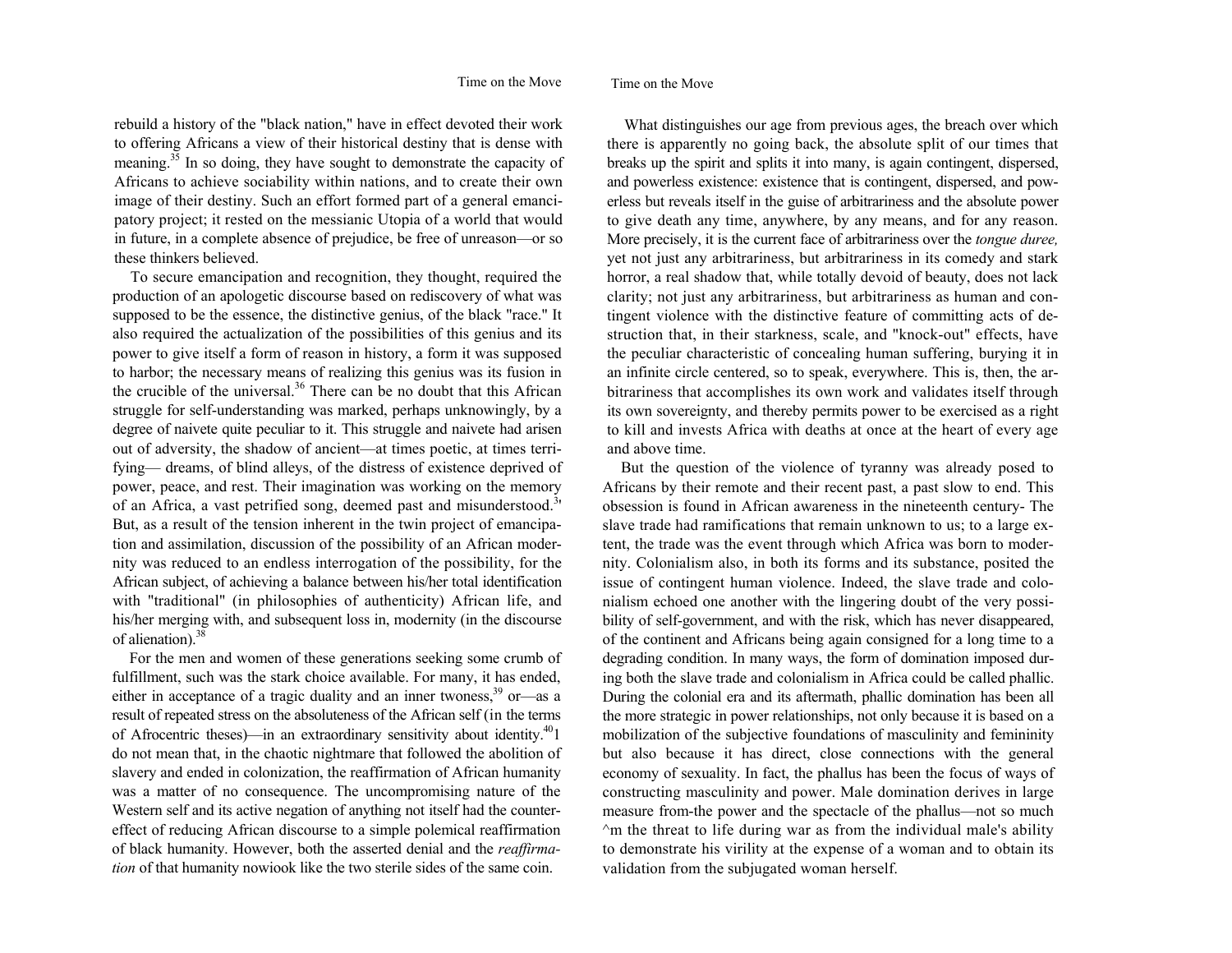Thus, it was through the slave trade and colonialism that Africans came face to face with the *opaque and murky domain of power,* a domain inhabited by obscure drives and that everywhere and always makes animality and bestiality its essential components, plunging human beings into a never-ending *process of brutalization.* It is these lines of separation and of continuities—that African philosophy has failed to take up. Underlying the problem of arbitrariness and tyranny, as we have sketched it, of course lies the problem of freedom from servitude and the *possibility of an autonomous African subject.*

It is to focus on these issues that I have deliberately abstained from theorizing that would involve examining how, in sub-Saharan Africa, the critical power of reason could be retained or by what means could be ensured its triumph against all sorts of superstitions, **customs,** and habits.

To ask whether Africa is separated from the West by an unbridgeable gulf seems pointless. In an attempt to force Africa to face up to itself in the world, I have tried to state, in the most productive possible way, some general questions suggested by concepts drawn from social theory notably those notions used generally for thinking about time, the bonds of subjection, the ways domination is validated, the collapse of historic "possibles" or their extensions, the symbolic constitution of the world, constraint an-"i terror is **limits**  $o^{\prime}$  **wfmt <c bnont,** ?.nd relations to transcendence and finitude. Where these concepts were manifestly incapable of describing the particular figures of reason in African history and the practices of our time, I have invented different modes of discourse, *a different writing.*

By focusing the discussion on what I have called the "postcolony," the aim was not to denounce power as such, but rather to rehabilitate the two notions of *age* and *duree.* By age is meant not a simple category of time bur a number of relationships and a configuration of events often visible and perceptible, sometimes diffuse, "hydra-headed," but to which contemporaries could testify since very aware of them. As an age, the postcolony encloses multiple *durees* made up of discontinuities, reversals, inertias, and swings that overlay one another, interpenetrate one another, and envelope one another:<sup>41</sup> an *entanglement*. I also wanted to pose the whole question of *displacement.* To do so with even a minimum of relevance, it was necessary to reject theories that—by proclaiming not only "the death of God" and "man" but also of "morality" and the "subject" at the risk of bringing about the disappearance of any axiologicai reference point and any object other than "oneself"—reduce individuals to mere flows of drives and networks of "desires," to libidinal ma chines. The central concern was to rethink the theme of the African subject emerging, focusing on him/herself, withdrawing, in the act and con text of *displacement* and *entanglement.*

*Displacement* is not simply intended to signify dislocation, transit, or "the impossibility of any centrality other than one that is provisional, ad hoc, and permanently being redefined."<sup>42</sup> While willing to take up a p tuition behind this idea was that, for each time and each age, there ex ists something distinctive and particular—or, to use the term, a "spirit" {Zeitgeist). These distinctive and particular things are constituted by a set of material practices, signs, figures, superstitions, images, and fictions that, because they are available to individuals' imagination and inte guages of life." This "life world" is not only the field where individuals' existence un-

folds in practice; it is where they exercise existence—that is, live their<br>lives out and confront the very forms of their death. On this basis, I then<br>asked what is the set of particular signs that confers on the current cabularies, and its magic, and make it both a source of terror, astonish-

ment, and hilarity at once? What gives this set of things significations<br>that all can share? In what languages are these significations expressed?<br>How can these languages be deciphered?<br>This line of thought led me to ask,

From the outset, there were two difficulties. First, every age, including<br>the postcolony, is in reality a combination of several temporalities.<sup>44</sup> In<br>the case of the postcolony, to postulate the existence of a "before" an lationship between temporality and subjectivity, nor was it sufficient to raise questions about the passage from one stage (before) to the other (after), and trie question of *transit* that such passage raises, or again to tors. It was still necessary to know how, for each time, this multiplicity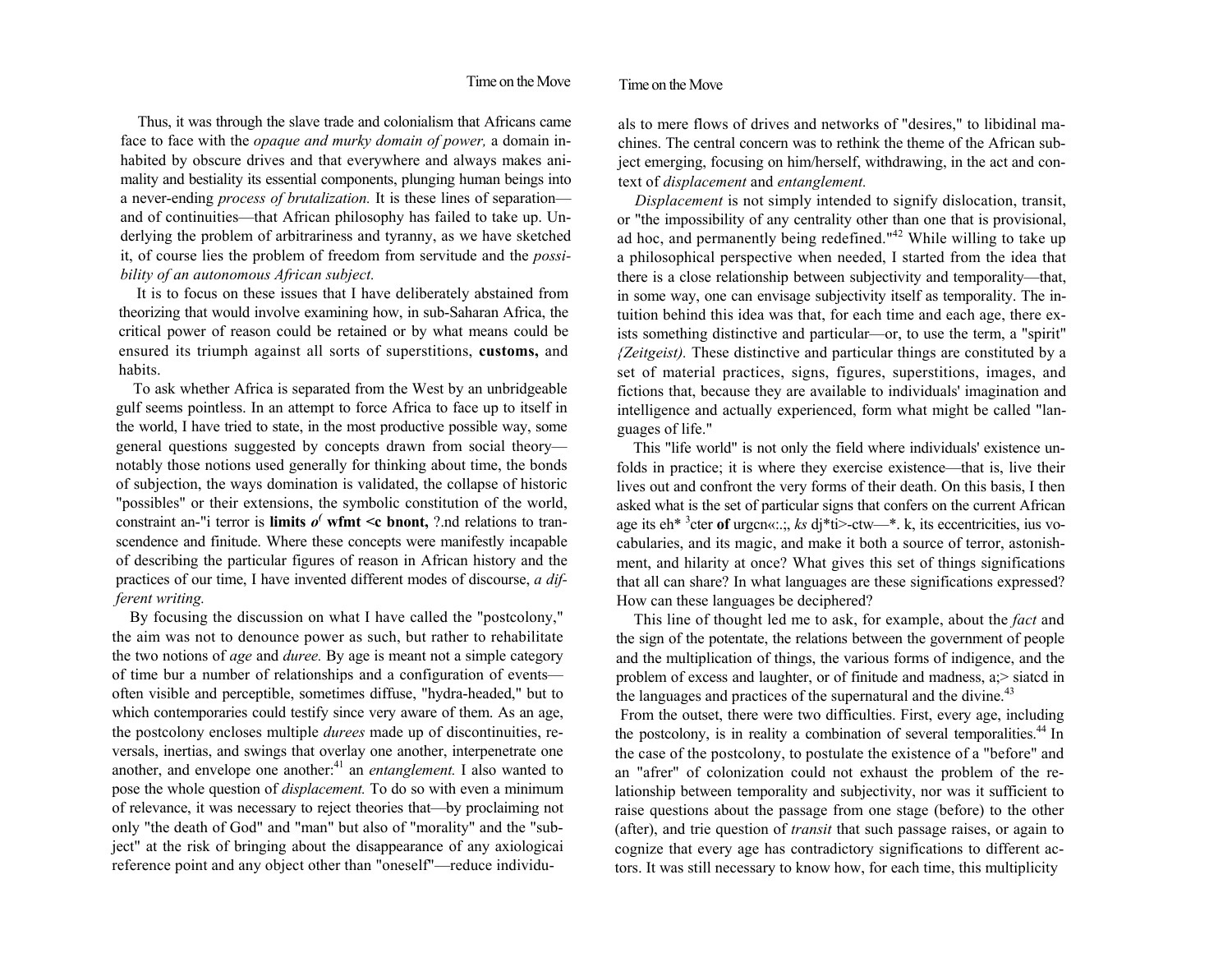of times was to be re-inscribed not only in the *tongue duree,* but also in indigenous *durees.* And then it was necessary to think about the status of that peculiar time that is *emerging time.*

To think relevantly about *this time that is appearing,* this *passing time,*  meant abandoning conventional views, for these only perceive time as a current that carries individuals and societies from a background to a foreground, with the future emerging necessarily from the past and following that past, itself irreversible. But of central interest was that peculiar time that might be called the *time of existence and experience,* the *time of entanglement.* There was no way to give a plausible account of such time without asserting, at the outset, three postulates. First, this time of African existence is neither a linear time nor a simple sequence in which each moment effaces, annuls, and replaces those that preceded it, to the point where a single age exists within society. This time is not a series but an *interlocking* of presents, pasts, and futures that retain their depths of other presents, pasts, and futures, each age bearing, altering, and maintaining the previous ones.

Second, this time is made up of disturbances, of a bundle of unforeseen events, of more or less regular fluctuations and oscillations, not necessarily resulting in chaos and anarchy (although that sometimes is the case); moreover, instabilities, unforeseen events, ^nH osdlJatiorvs Ho r.ot always lead to erratic and unpredictable behaviors on the actors' part (although that happens, too).

Finally, close attention to its real pattern of ebbs and flows shows that this time is not irreversible. AH sharp breaks, sudden and abrupt outbursts of volatility, it cannot be forced into any simplistic model and calls into question the hypothesis of stability and *rupture* underpinning social theory, notably where the sole concern is to account for either Western modernity or the failures of non-European worlds to perfectly replicate it.

African social formations are not necessarily converging toward a single point, trend, or cycle. They harbor the possibility of a variety of trajectories neither convergent nor divergent but interlocked, paradoxical. More philosophically, it may be supposed that the present *as experience of a time* is precisely that moment when different forms of absence become mixed together: absence of those presences that are no longer so and that one remembers (the past), and absence of those others that are yet to come and are anticipated (the future). This is what this book endeavors to interpret. I felt that what distinguishes the contemporary African experience is tha^ this emerging time is appearing in a context—

today—in which tke future horizon is apparently closed, while the horizon of the past has apparently receded.<sup>45</sup>

Moreover, to focus on *time of entanglement* was to repudiate not only linear models but the ignorance that they maintain and the extremism to which they have repeatedly given rise. Research on Africa has hardly stood out for its attempts to integrate nonlinear phenomena into its analyses. Similarly, it has not always been able to account for complexity. On the one hand, it has assimilated all non-linearity to chaos, forgetting that chaos is only one possible corollary of unstable dynamic systems. In addition, it has underestimated the fact that one characteristic of African societies over the *longue duree* has been that they follow a great variety of temporal trajectories and a wide range of swings only reducible to an analysis in terms of convergent or divergent evolution at the cost of an extraordinary impoverishment of reality. Further, research on Africa has literally impoverished our understanding of notions such as rationality, value, wealth, and interest—in short, what it means to be a subject in contexts of instability and crisis.<sup>46</sup>

In this book, the *subject* emerging, acting effectively, withdrawing, or being removed in the act and context of *displacement* refers to two things: first, to the forms of "living in the concrete world," then to the subjective forms that make possible any validation ef its content?—that ob jectify it. In Africa today, the subject who *accomplishes the age* and validates it, who lives and espouses his/her contemporaneousness—that is, what is "distinctive" or "particular" to his/her present real world—is first a subject who has an *experience* of "living in the concrete world." She/he is a subject of experience and a validating subject, not only in the sense that she/he is a conscious existence or has a perceptive consciousness of things, but to the extent that his/her "living in the concrete world" involves, and is evaluated by, his/her eyes, ears, mouth—in short, his/her flesh, his/her body. What are these modes of validation of conscious existence? Which are capable of being re-actualized? What is the share of arbitrariness in that re-actualization? And to what particular figures of reason and violence does that arbitrariness refer?

This book may not answer all these questions. They may not have been well posed, or I may not have the means to deal with them. It has seemed enough to initiate some thinking about the postcoionial African subject, his/her historf-and his/her present in the world. Throughout the chapes that follow, I have tried to "write Africa," not as a fiction, but in the harshness of its destiny, its power, and its eccentricities, without laying any claim to speak in the name of anyone at all. As far as possible, I have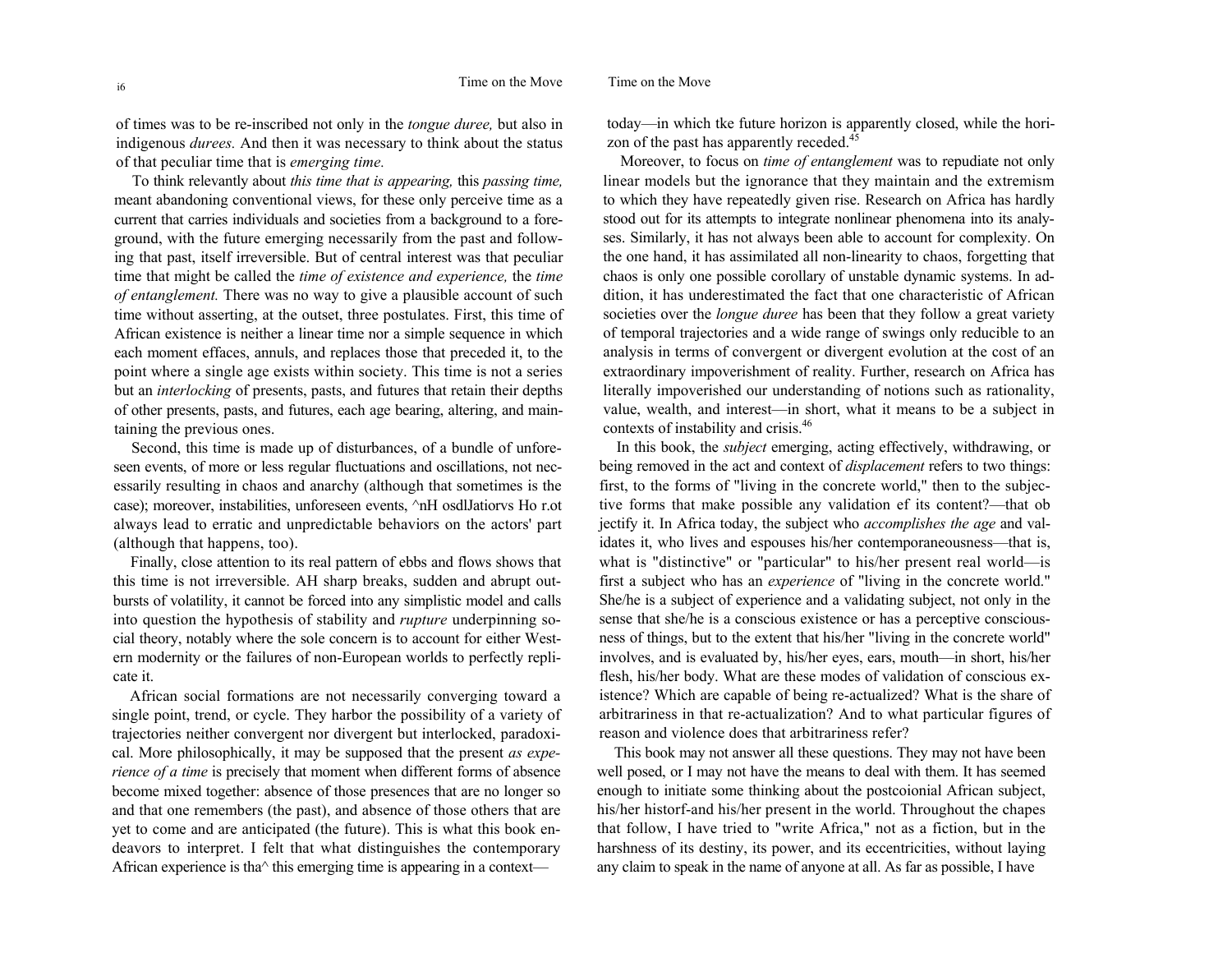# Time on the Move<br>Time on the Move

adopted the attitude that everything remains to be learned about this continent and that, at any moment, things may inflict surprises, even disavowals, on me. I was hardly seeking to "grasp and reproduce the effective reality in all its immediacy."<sup>47</sup> It sufficed me, coming from and being of the world, to try to say what, it is said, seems to resist being said.

Among my intellectual debts are those owed to Jean-Marc £la, Jean-Francois Bayart, Jean Leca, Peter Geschiere, Jane Guyer, Bogumil Jewsiewicki, Richard Joseph, Crawford Young, Arjun Appadurai, Carol Breckenridge, and Janet Roitman.

What little results I have here achieved would not have been possible without endless conversations with T. K. Biaya, Wambui Mwangi, Mamadou Diouf, Nancy Hunt, Celestin Monga, Lydie Moudileno, Mariane Ferme, Mitzi Goheen, Luc Sindjoun, Franchise Verges, and Beatrice Hibou.

Comi Toulabor, Peter van der Veer, Jean Alter, Birgit Meyer, Karen Barber, Murray Last, Rene Lemarchand, Michael Schatzberg, Pamela Reynolds, Kamala Viswerwaran, Fabien F-boussi-Boulaga, and Sarah Nuttall read the manuscript at various stages and offered imaginative criticisms.

Portions of chapter 3, 4, and 6 are closely based on articles that have already been published, and the permission of *Africa, Public Culture,* and *James Currey* to reproduce these materials is acknowledged.

If the notes in this book have any value, **all** the **credit**  $g^{\wedge}$ **cc** tc the **friends** mentioned above. For the approximations, errors, excesses, and everything else, *mea culpa, mea culpa, mea maxima culpa.* ^

#### NOTES

1. Marlow, in J. Conrad, *Heart of Darkness* (New York: Dell, 1960), 70.

2. See A. Mbembe, "Ecrire i'Afrique a partir d'une faille,<sup>71</sup> *Politique africaine* 53  $(^{I}9?3)$ -

3. J. Bouveressc, *Kationalite et cynisme* (Paris: Minuit, 1984), 118; comment on J. Derrida and philosophies of deconstruction.

4. There are numerous studies, for example: the collective work *The Repre sentation of the Black in Western Art* (Cambridge: Harvard University Press, 1989); O. Patterson, *Slavery and Social Death,* D. Brion Davis, *The Problem of Slavery in Western Culture* (Ithaca: Cornell University Press, 1970).

5. Attempts at resolution of this problem in philosophical terms only seri ously began with the works of M. Scheler, M. Heidegger, K. Jaspers, and, latei. E. Levinas and P. Ricoeur. See also M. Merleau-Ponty, *Phenomenologie de la per ception* (Paris: Gallimard, 1945) *\Phenomenobgy of Perception,* trans. C. Smith, London: Routledge & Kegan Paul, 1961], and J. P. Sartre, *L'etre et le neant: Essai d'ontologie phenomenologique* (Paris, Gallimard, 1943) [trans. H. E. Barnes,

*Being and Nothingness: An Essay on Phenomenological Ontology,* London: Methuen and Co., 1957]. Even these studies often end in a pluralist idealism that leaves the foundations of Western solipsism intact.

7. See V. Y. Mudimbe, *The Invention of Africa* (Bloomington, Indiana Uni versity Press, 1988) and *The Idea of Africa* (Bloomington: Indiana University Press, 1994)-

8. C. Castoriadis very pertinently recalls, "The institution of society is in each case the institution of a magma of social imaginary significations, which we can and must call a *world* of significations . .. Society brings into being a world of significations and itself exists in reference to such a world .. . And it is only in correlation with this world of significations as it is instituted in each case that we can reflect on the question raised: what is the 'unity' and the 'identity', that is to say the *ecceity* of a society, what is it that holds a society together? What holds a society together is the holding-together of its world of significations." See *L'Institution imaginaire de la societe* {Paris: Seuil, 1975), 480-481. [Trans. K. Blarney, *The Imaginary Institution of Society,* Cambridge: Polity, 1987, 359].

9. See C. Miller, *Blank Darkness* (Chicago: University of Chicago Press, 1985).

10. This approach, which often consists, in contrasting "the identical to oneselP with "the other" by excluding it, is at the basis of a more or less similar contrast between allegedly holistic societies and others said to be individualistic. The first are said to stress "above ail, order, and hence the conformity of each element with its role in the whole, in a word society as a whole." The others, "at any event ours, emphasize the individual human being: in our eyes, every man is an incarnation of the whole of humanity, and as such he is equal to every other man, and free." See L. Dumr.-t. *Homo Aequalis- Genese et epanouissement de V ideologic ecomomique* (Paris: Galiim«rd, 19S5), 12. [tng. trans oi the first ed., *From Mandeville to Marx: The Genesis and Triumph of Economic Ide ology,* London: University of Chicago Press, 1977]. See also Dumonc's *Homo Hierarchicus: Le systeme des castes et ses implications* (Paris: Gallimard, 1966). [Trans, of rev. ed. by M. Sainsbury, B. Gulati, *Homo Hierarchicus: The Caste System and Its Implications,* Chicago: University of Chicago Press, 1980.]

11. For this type of classification, see G. Balandier, *Le Dedale: Pour en finir avec le XXe siecle* (Paris: Fayard, 1994), 25. It is, in part, to remove all credi bility from such consideration and return to these societies a historical dimen sion *that* many recent studies lay so much stress on the *problematique* of their "invention."

12. G. W. F. Hegel, *Phenomenology of Spirit,* Eng. trans. A. V. Miller (Ox ford: Clarendon Press, 1977), 58-59. The italics are Hegel's.

13. Without going way back to Parmenides, see A. Kojeve, *Introduction a la lecture de Hegel* (Paris: Gallimard, 1947) [trans. A. Bloom, *Introduction to the Reading of Hegel,* Ithaca: Cornell University Press, 1980]; J. P. Sartre, *L'etre et le neant;* M. Heidegger. *Questions I et H* (Paris: Gailimard, 1968).

14. See M. de Certeau, *L'ecriture de I'histoire* (Paris: Gallimard, 1975, ch. 5). [Trans. T. Copley. *The Writing of History,* New York and Oxford: Oxford University Press, 1988.]

15. See M. Foucault, *Histoire de la folie a I'age classique* (Paris: Gallimard, 1972). [Abridged translation of first ed. by R. Howard, *Madness and Civi-*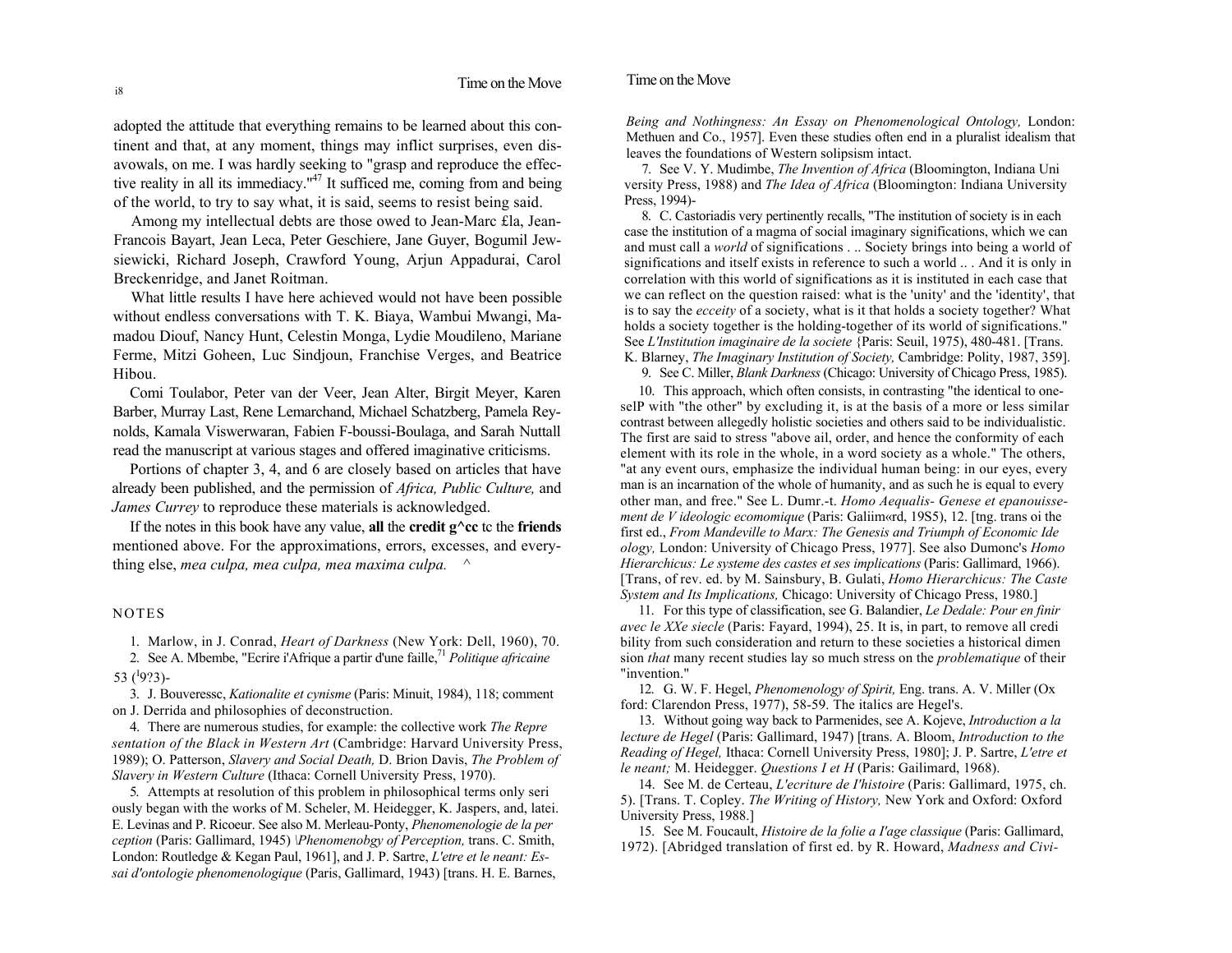*lization: A History of Insanity in the Age of Reason, London: Tavi* tock, 1967]; B. Mouralis, *L'Europe, VAfrique, et la fotie,* (Paris: Presence africaine, 1993). 15-74-

16. J. R Bayart, *L'Etat en Afrique: La politique du ventre* (Paris: Fayard, **1989). [Eng. ed.,** *The State in Africa: The Politics of the Belly,* **London: Longman,** 1993-]

17. These questions were touched on in J. F. Bayart, A. Mbembe, and C. Toulabor, *Le politique par le has en Afrique noire: Contributions a une problematique de la democratic* (Paris: Karthala, 1992.}, 9-64, 233-56.

18. See the survey in the apologetic work by R. Bates, V. Y. Mudimbe, and J. O'Barr, *Africa and the Disciplines: The Contribution of Research in Africa to the Social Sciences and Humanities* (Chicago: University of Chicago Press, 1993). In addition, there are excellent works in French, in various disciplines.

19. For an initial critique, see, for example, F. Cooper, "Conflict and Con nection: Rethinking Colonial African History," *American Historical Review* 99, 5 (1994): 1516-45.

20. This is not to say that such assertions are necessarily false, but to suggest that a project to build a cumulative body of knowledge about Africa cannot rest on such thin hypotheses without dangerously impoverishing reality. Reducing everything to "resistance" or to quantifiable calculation is to ignore the quali tative variety of **the** ends of human action in Africa.

21. See Max Weber, *Histoire economique. Esquisse d'une histoire universelle de I'economie et de la societe,* French trans. C. Bouchindhomme (Paris: Gallimard, 1992}. [Eng. trans. S. Hellman and M. Palyi, *General Economic History,*  I *rynAnn-* G. Allen and Unwin, 1927.] The best recent studies of firn- and **w-alth**  formation are not exempt; see, in particular, Y. A. Faure, *Petits entrepreneurs en Cote d'lvoire: Desprofessionels en mal de developpement* {Paris: Karthala, 1994); E. Gregoire and P. Labazee, eds. *Grands commercants d'Afnque de I'Ouest: Logiques et pratiques d'un groupe d'affaires contemporains* (Paris: Karthala, 1993); J. Ellis, Y. A. Faure, eds., *Entreprises et entrepreneurs africains* (Paris: Karthala-Orstom, 1995).

22. On this point, see the criticisms by J. Ferguson, *The Anti-Politics Ma chine* (Cambridge: Cambridge University Press, 1991).

23. See B. Hibou, "The Political Economy of the World Bank's Discourse: From Economic Catechism to Missionary Deeds (and Misdeeds)," *Les Etudes duCERI* 39 (1998).

24. E. Kant, *Critique de la raison pure,* third ed., (Paris: Presses Universitaires de France, 1990), 45. [trans. J. M. D. Meiklejohn, *Critique of Pure Reason,* rev. ed. (New York: Colonial Press, 1900), 14.]

25. Care must be taken not to conceptualize this globalization only in terms of "failed Westernization" leading to social trauma and disorders in international relations, as does B. Badie in *L'Etat tmporte: L'occidentalisation de Vordre poli tique* (Paris: Fayard, 1992.). A more historically situated and hence more complex assessment of these phenomena is provided by F. Cooper, "Africa and the World Economy," in F. Cooper et al., *Confronting Historical Paradigms* (Madison: Uni versity of Wisconsin Press, 1993), 84-201. See also A. Appadurai, "Disjuncture and Difference in the Global Cultural Economy," *Public Culture* 2, 2 (i99o}:i-24-

26. See the comments of C. Coquery-Vidrovitch, "Les debats actuels en his toire de la colonisation," *Revue Tiers-Monde* 28, 112 (i987):782.

27. For an examination of the basic underpinning of this social theory, from which knowledge and scholarship are possible, see j. S. Coleman, *Foundations of Social Theory* (Cambridge: Befknap Press of Harvard University Press, 1990) 1-23; M. Foucault, *Les mots et les choses: Une archeologie des sciences humaines*  (Paris: Gailimard, 1966) [trans, by A. Sheridan-Smith, *The Order of Things: An Archaeology of Human Knowledge,* London, Tavistock, 1970]; J. Habermas, *On the Logic of the Social Sciences,* trans, from the German by S. Weber-Nichol son, J. A. Stark (Cambridge: MIT Press, 1989); and J. Bohman, *New Philoso phy of Social Sciences: Problems of Indeterminacy* (Cambridge: MIT Press, 1991).

z8. A. Giddens, *The Consequences of Modernity* (Stanford: Stanford University Press, 1990), 10-12.

29. See, nevertheless, three recent efforts by "non-European" theorists: H. Bhabha, *The Location of Culture* (London: Routledge, 1994); P. Gilroy, *The Black Atlantic: Modernity and Double Consciousness* (Cambridge: Harvard Univer sity Press, 1994); C. Patterjee, *The Nation and Its Fragments* (Princeton: Prince ton University Press, 1994).

30. M. Weber, *L'ethique protestante et Vesprit du capitalisme,* Fr. trans. J. Chavy (Paris, 1964), 23. [Eng. trans. T. Parsons, *The Protestant Ethic and the Spirit of Capitalism, London:* Allen and Unwin, 1930.]

31. According to L. Ferry and A. Renaut, "The distinctive feature of moder nity lies precisely in the way in which the individual, even though he quite clearly doe;: nor have absolute freedom to create his own norms, yet sees hiriiself as sav ing the sovereign right to submit them to a free examination and, as this critical examination proceeds, asserts and thinks of himself as the ultimate foundation of the process of argument through which he legitimizes or rejects them." *In Pourquoi nous ne sommes pas nietzscheens* (Paris: Grasset, 1992), 131.

3 2. A summary of the key elements of these various critiques will be found in J. Habermas, *Le discours philosophique de la modernite,* Fr. trans. C. Bouchindhomme and R. Rochlitz (Paris: Gailimard, 1988) [Eng. trans. F. Lawrence, *The Philosophical Discourse of Modernity,* Cambridge: MIT Press, 1987]. See also A. Touraine, *Critique de la modernite* (Paris: Fayard, 1992). [Trans. D. Macey, *Critique of Modernity,* Oxford, Blackwell, 1995.]

33. This, for example, is one meaning of the controversy between Foucault and Habermas over what attaining "the age of man" means. See, for instance, Foucault's "What Is Enlightenment?" in P. Rabinow, ed., *The Foucault Reader*  (New York: Pantheon Books, 1984) and Habermas, *Le discours philosophique de la modernite;* or M. Kelly, ed., *Critique and Power: Recasting the Foucault/Habermas Debate* (Cambridge: MIT Press, 1994).

34. The notes by V. Descombes, "Notre probieme critique," in *Stanford French Review,*15 (i99i):253-6i, give an accurate idea of the epistemological nature of the issues raised here.

35. On the Jews, see, for example, H. Arendt, *The Origins of Totalitari anism* (New York: Harcourt Brace, 1951); G. Scholem, *Fidelite et utopie: Essais sur le juda'isme contemporain* (Paris: Calmann-Levy, 1978), 79-100; I.